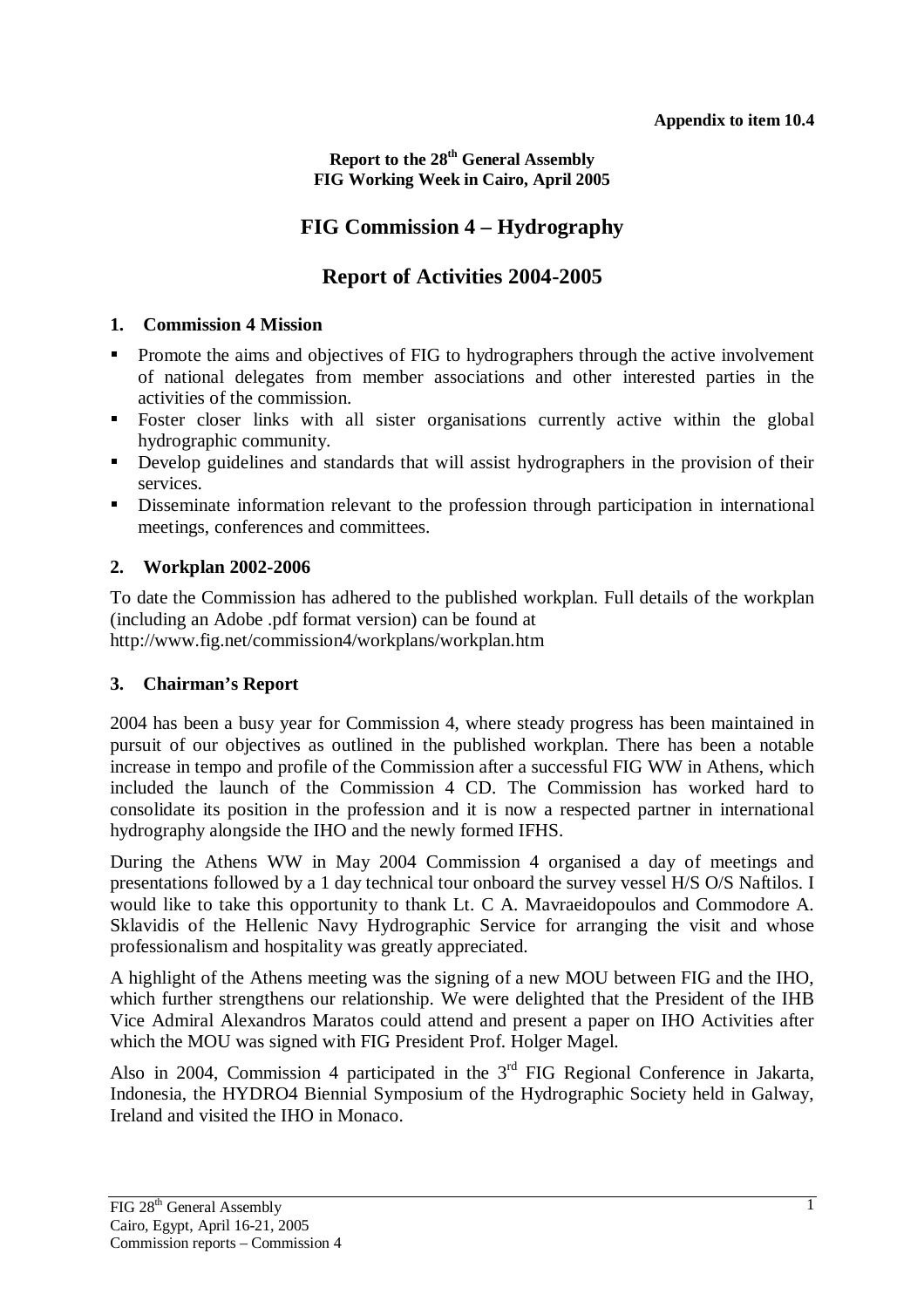The HYDRO4 Biennial Symposium was an historic meeting as it saw the adoption of the new International Federation of the Hydrographic Societies (IFHS). During the conference I had the opportunity to meet Paul Hornsby, the new Chairman of the IFHS, and we discussed at length how best FIG & IFHS could co-operate in the future with the aim of agreeing a new MOU for signature at the FIG WW in Cairo.

During my visit to the IHB in Monaco I held lengthy discussions with Capt. Hugo Gorziglia on various topics of mutual interest including capacity building, education and participation in future events. I am encouraged by our continued co-operation and feel confident that Commission 4 can make a tangible contribution to areas of mutual interest, in particular to support the current IHO capacity building strategy. Commission 4 will attend the  $3<sup>rd</sup>$ Extraordinary I.H. Conference to be held in Monaco in April 2005.

Commission 4 remains committed to the joint IHO/FIG/ICA Advisory Board on Standards of Competence for Hydrographic Surveyors and Nautical Cartographers. The new Chairman is Capt. Andy Armstrong and the next meeting is to be held in Athens from 26 to 30 April 2005.

The Commission has continued to publish its work in leading international surveying journals. Full details including reports with pictures are available on the Commission 4 website and will be included on the 2005 annual CD.

To conclude, Commission 4 is progressing well and I am confident that we will meet and exceed our objectives over the coming year. However, I am concerned that Commission 4 has not yet identified a successor to the position of Chair Elect and I would urge the General Assembly to seek a candidate with all due haste.

**4. Working Group 4.1 – Strategic Partnerships.** Adam Kerr (United Kingdom), email**:** Adam.J.Kerr@btopenworld.com

### Progress Report

The new FIG - IHO MOU was signed in Athens and continued progress has been made with a visit to Monaco in November 2004.

At HYDRO4 the International Federation of Hydrographic Societies was adopted and it is anticipated that a new FIG-IFHS MOU will be signed in Cairo.

**5. Working Group 4.2 – A Vertical Reference Surface for Hydrography** (A Joint Working Group with Commission 5). Ruth Adams, (United Kingdom), e-mail**:**  Ruth.Adams@UKHO.gov.uk & Dr. Ahmed El-Rabbany, Canada, e-mail: rabbany@ryerson.ca

### Progress Report

After the successful Athens conference where papers by WG 4.2 were well received, (which included a joint Comm 4-5 open meeting), we have continued in our WG objectives. There have been ongoing Comm 4 and 5 discussions throughout 2004 including a meeting in London in January 2005. An executive summary is currently being prepared and will be presented at WW2005, Cairo.

During 2005 a 'white paper' will be prepared which will fulfil the aims of WG 4.2 in providing advice to hydrographer's re: developing a seamless vertical reference surface. This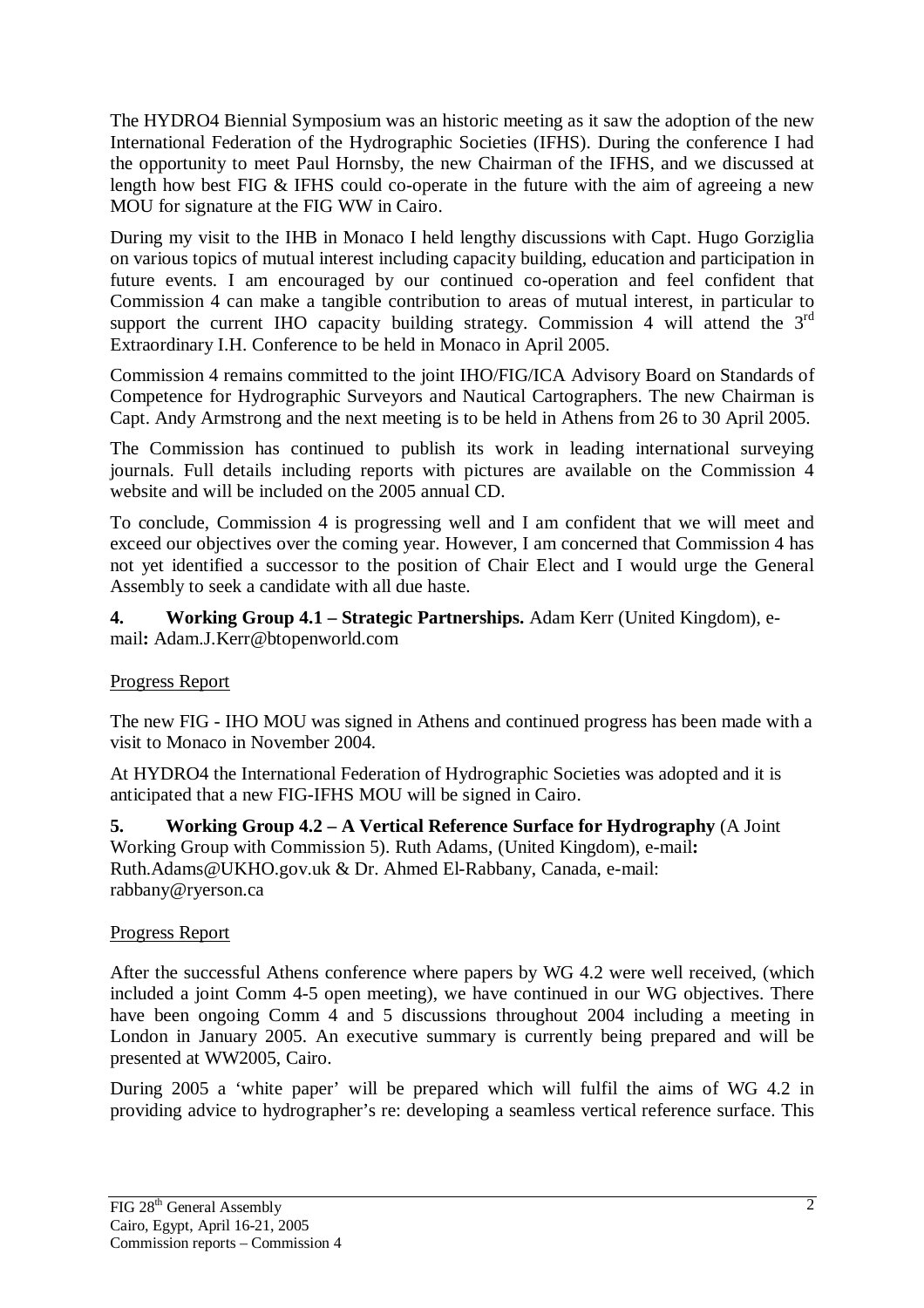paper will be presented at a joint assembly of the IAG, IAPSO & IABO - Dynamic Planet 2005, in August 05 at Cairns, Australia where a special workshop on this topic is scheduled to take place.

The final paper, which is to be published, will be presented at the FIG Congress 2006, in Munich.

**6. Working Group 4.3 – Coastal Zone Management (CZM)** (A Joint Working Group with Commission 7). Michael Sutherland (Canada), e-mail: d8kw@unb.ca

## Progress Report

The objectives of WG 4.3 for 2004 included:

- 1. A meeting of WG 4.3 at the FIG Working Week in Athens in May to continue to pursue the objectives of the Group
- 2. Publication of the work of WG 4.3 in *Geomatics World* journal.
- 3. A possible representation of WG 4.3 at the UN sponsored Permanent Committee on GIS Infrastructure for Asia and the Pacific (PCGIAP) Marine Cadastre Workshop in Kuala Lumpur, Malaysia in May

### Objective #1

Some members of the working group met in Athens at the FIG WW in Athens in May. The objectives of the working group were affirmed.

## Objective #2

Publication of work related to the objectives of WG 4.3 is as follows:

- 1. Sutherland, M. and S. Nichols (2004). "The evolving role of hydrography in ocean governance and the concept of the marine cadastre." In *The Hydrographic Journal*, No. 111, January 2004 p.13.
- 2. Ng'ang'a, S. M., M. Sutherland, S. Cockburn and S. Nichols (2004). "Toward a 3D marine cadastre in support of good ocean governance: A review of the technical framework requirements." In *Computer, Environment and Urban Systems*, 28 (2004), pp. 443-470.
- 3. Sutherland, M. (2004). "Why a marine cadastre is important." In *Geomatics World*, Issue No. 3, March/April 2004, Volume 12, pp. 26-28.

# Objective #3

Presentations were made to the Permanent Committee on GIS Infrastructure for Asia and the Pacific (PCGIAP) as follows:

- 1. Sutherland, M. (2004). "Update on the UNB-FIG Marine Cadastre Meeting in Fredericton, Canada." Presented to the Permanent Committee on GIS Infrastructure for Asia and the Pacific (PCGIAP), Kuala Lumpur, Malaysia, May.
- 2. Sutherland, M. (2004). "Status of marine cadastre in Canada." Presented to the Permanent Committee on GIS Infrastructure for Asia and the Pacific (PCGIAP), Kuala Lumpur, Malaysia, May.